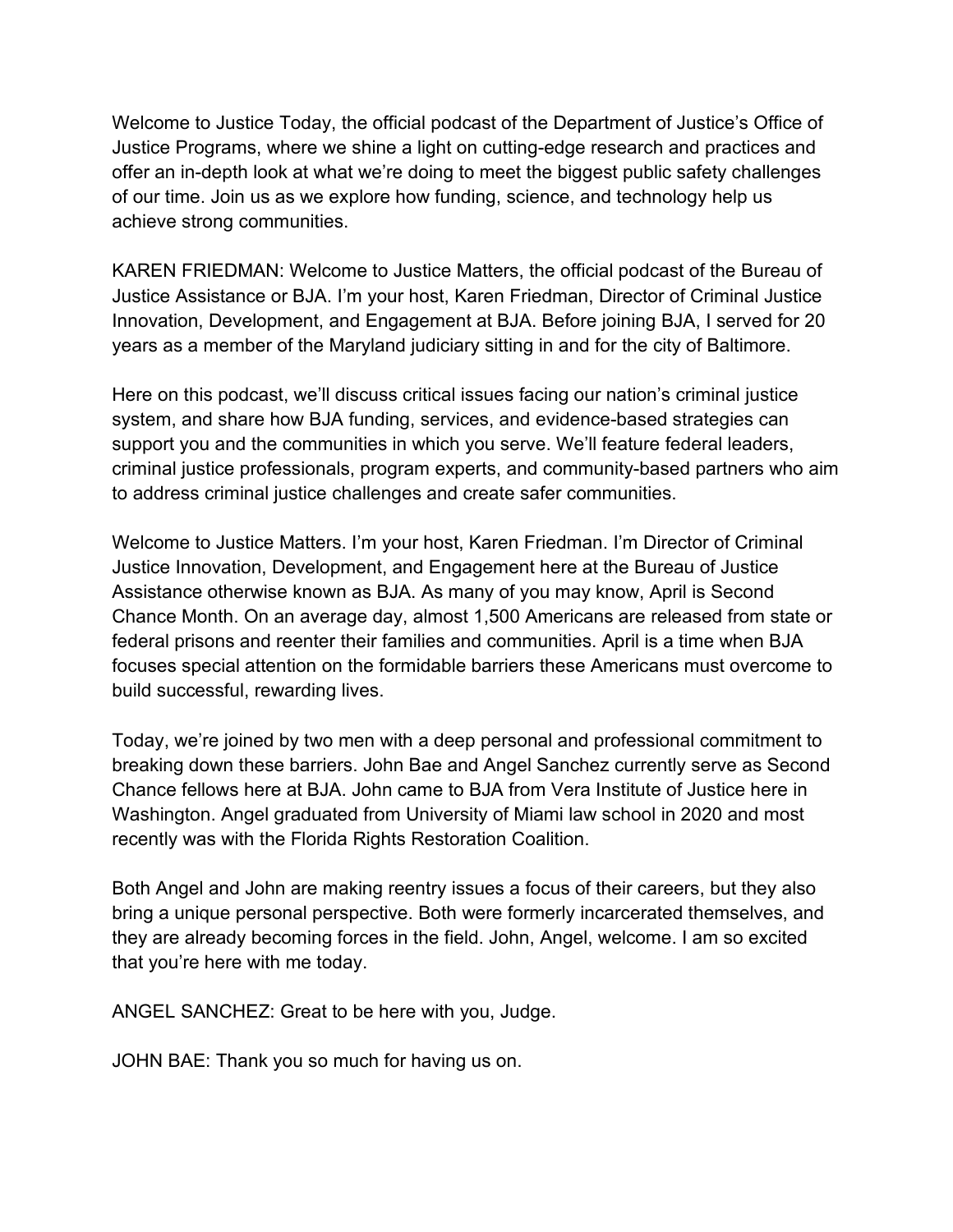KAREN FRIEDMAN: Thank you. No, I'm really excited to have this opportunity to talk with both of you. Now, for those of you who may not know, BJA's Visiting Fellows Program identifies accomplished professionals in the criminal justice field and offers them the experience of working on national policy issues here at BJA. So first of all, congratulations, Angel and John, for being selected. I know that this is a coveted fellowship, so I'm really happy for both of you. I'd love to kind of hear a little bit about each of your professional backgrounds, and the work that has brought you here to BJA. So John, I'm going to start with you.

JOHN BAE: Sure. And, you know, thank you again, so much. And I appreciate you having us on and really want to express my gratitude to BJA for making this fellowship opportunity available. So my entire career has focused on improving the criminal legal system and helping those who have been impacted by it. And this fellowship provides an opportunity to see the work from a different vantage point.

I started out of college at a direct service organization in New York City, supporting formerly incarcerated college students. It was, you know, really rewarding work. But you know, the challenges faced by my students, kind of, like prompted me and fueled my desire to shape policies and programming on a larger scale. So from there, I transitioned to the Vera Institute of Justice to provide technical assistance to colleges and correctional systems that were selected for the Second Chance Pell Initiative in 2016. I was also part of the team that helped launch a BJA-funded project to provide TA to public housing authorities to improve reentry outcomes.

I left Vera to go into philanthropy, most recently managed criminal justice portfolios in several states and cities, before returning to Vera last October, where I currently work on reentry housing issues. So I had the benefit of working on issues along the criminal legal system continuum, like from local work to national projects. And the path that I walked on one that often intersected with BJA brought me here.

KAREN FRIEDMAN: That's awesome. It sounds like it was really a natural trajectory to BJA. And just for those of you that don't know, "TA" means technical assistance. So, when I came to BJA, not that long ago, there were so many acronyms that, so, I know, not everyone knows all the acronyms that we use here. So I want to make sure that our listeners know what TA is, so that's technical assistance. All right, Angel, you want to share your pathways to BJA?

ANGEL SANCHEZ: Yeah, sure. And, again, like John said, thank you for having us. I think this is exciting. We're having a podcast, and this is part of our formal onboarding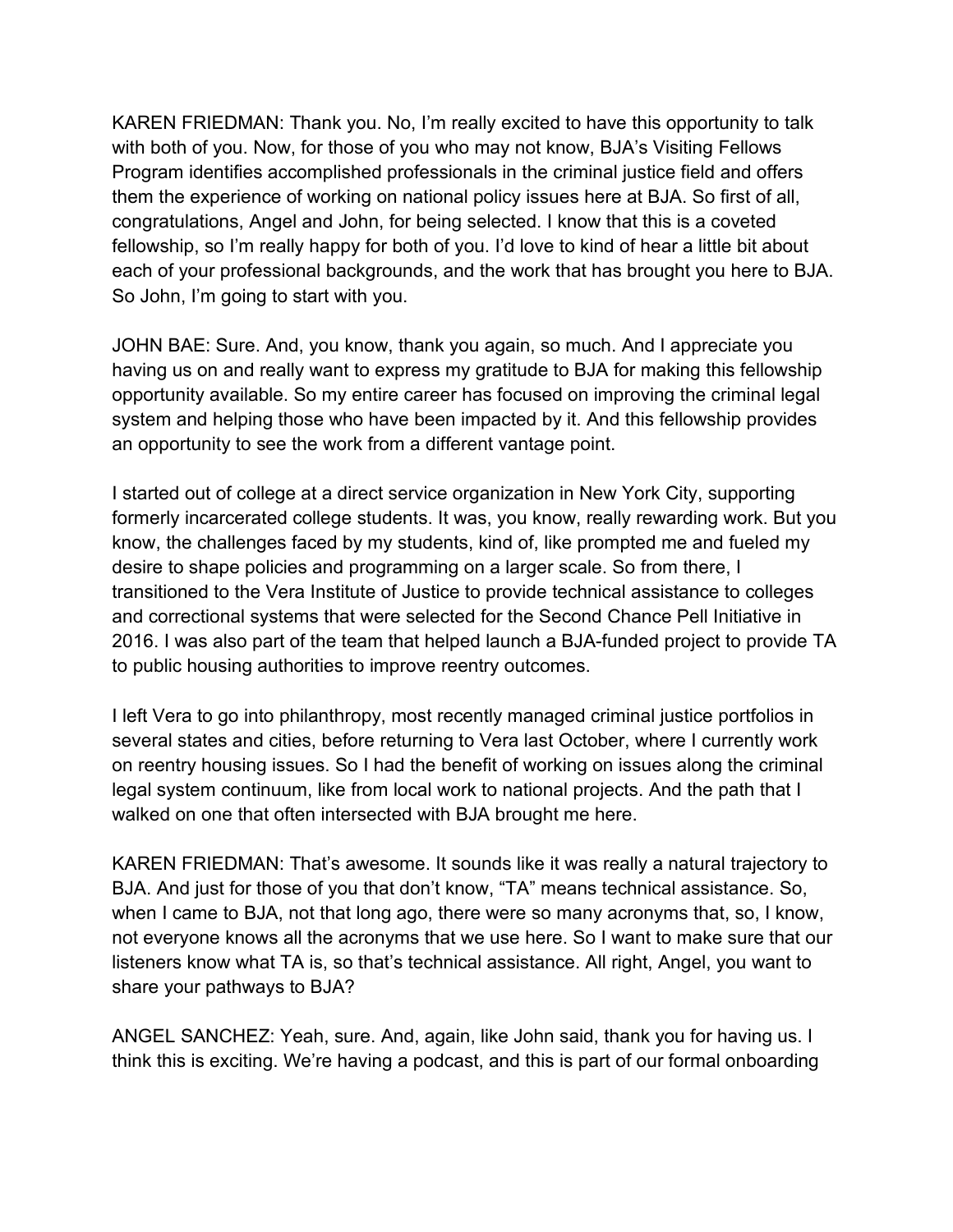thing, showing the ways that we're communicating, thankfully, informally to the community. So I'm really excited about this. Like we're in the, we're on a podcast.

JOHN BAE: Yes.

KAREN FRIEDMAN: Happy hour is next, even more exciting.

ANGEL SANCHEZ: Yeah, this is awesome. So, to kind of describe a little bit of my professional background, I would say, it involves the opportunity, first and foremost, to work alongside and in an organization that was fighting for justice-impacted individuals, but not just so, it was also led by-justice impacted individuals.

So the organization I come from, the Florida Rights Restoration Coalition, we've been fighting to undo a Jim Crow-era policy of life disenfranchisement upon the conviction of any felony in Florida. We had to learn how can we destigmatize our community. We couldn't depend on others fighting for us. And when the low-hanging fruits were no longer there, oftentimes, many of those who were doing good work found their way into other states and other areas that provided them other low-hanging fruits, and we were left, for lack of better words, holding the bag.

And so that's when we decided we needed to take agency and initiative of our own issues. And we began meeting people where they were. We began talking to people from all walks of life and realizing that many of the regular common folks on the ground really believe in second chances. They really believe in restoration. But oftentimes are discouraged or scared out of it, with these stigmatized, demonized narratives.

And so when they began meeting people like one of my mentors and friends, Desmond, and myself and others in our organization, it was, we were surprised to see how overwhelmingly supportive people were. And so my professional work, if I had to encapsulate it, I know that it's very easy to go and hit like the résumé markers. But I would rather highlight right now, and maybe later we can get to those résumé markers. But right now, I want to highlight that my professional experience is trying to meet people where they are and tap into that actual desire and belief in second chances, so that they do support it.

And it was such that after, like, almost 10 years of work, we were able to get a state to overwhelmingly, and when I say overwhelmingly, over 60 percent of the state voted "yes" to second chances, to restore voting rights to people who had completed their sentence. And so that was my, both my school and my entering into the advocacy field and into the reentry field.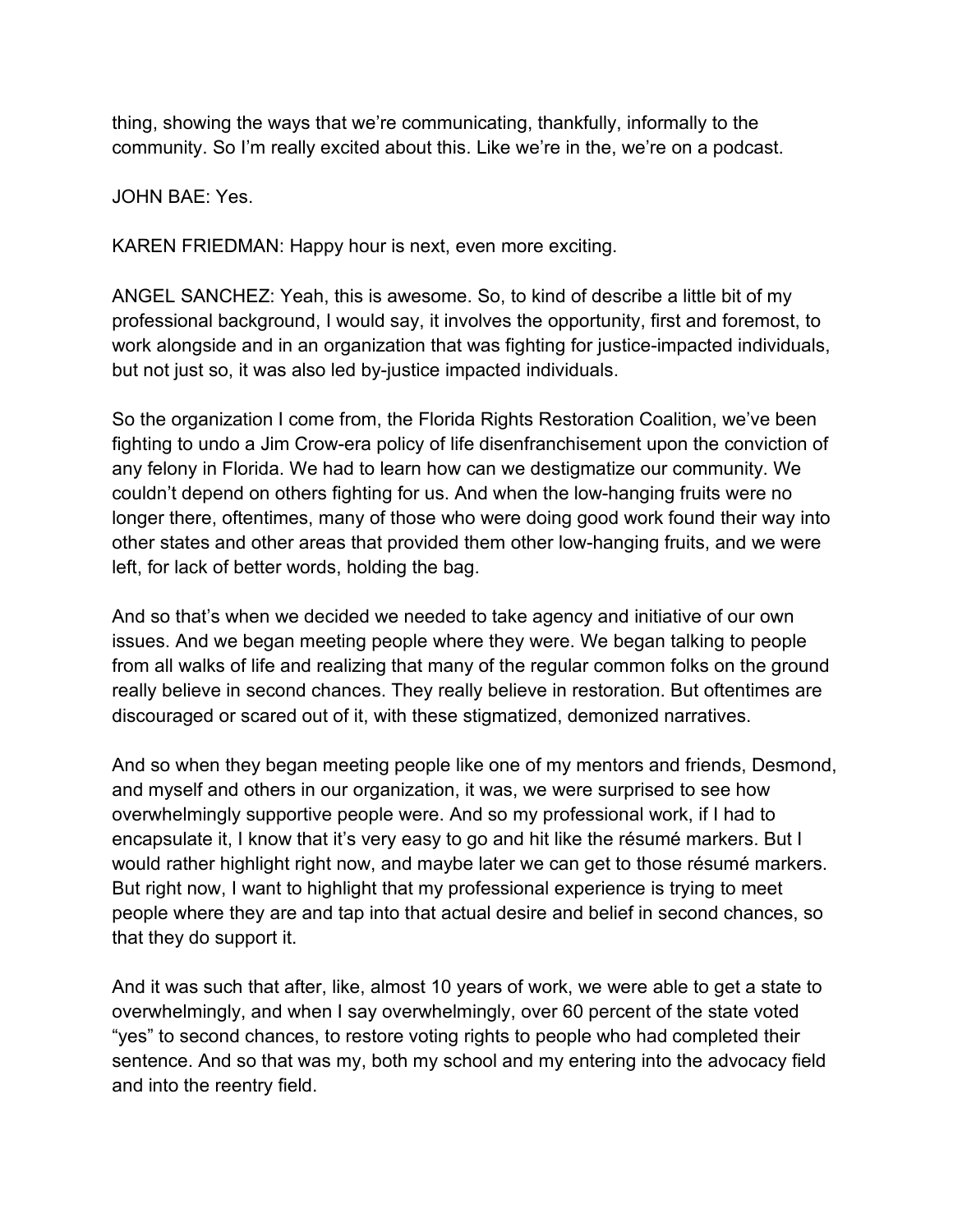But I would just like to point out that we didn't just fight to restore voting rights for the sake of voting rights, we were, we were fighting to restore voting rights, so that we could have political power and be a constituency, that then can turn to our elected officials and hold them accountable. So, that's, I think, an overarching, a good a summary of my professional experience.

KAREN FRIEDMAN: You know, we here at BJA really care about second chances. So that's, you know, a natural progression for you here to BJA. Because we, you know, we spend a lot of our time thinking about that. And I know personally, I was the expungement judge in Baltimore for a long time, and I really saw firsthand how those laws affected people in real time in the most real and personal way. And when, you know, the law didn't allow me to expunge people's prior offenses, you know, how it held them up, and even how emotional they were about it.

Like there were times when, you know, and I would, you know, always have to ask, like, "Why do you need this? Et cetera." And sometimes there was no real need for it in the sense that they were working and had a house and had a business. So it wasn't like holding them up, but emotionally, it was holding them up. Mentally, it was holding them up. And they needed it just to, you know, for themselves to really overcome that emotional and mental barrier as opposed to just in, you know, an actual housing or educational need. It was, it was really fascinating to see.

So, as I mentioned earlier, both of you have experienced firsthand the challenges that are part of reentry from incarceration. How does that experience influence your work on criminal justice issues? And Angel, I'll go to you first on this one.

ANGEL SANCHEZ: Thank you. Yes. So for me, one of the things that my experience taught me is that there were way too many fault lines and insurmountable barriers along my reentry path. And it was only thanks to the individuals that I met along the way, who either bent the rules or made exceptions for me that made my story possible. And that was both a very encouraging, an experience, something to be grateful for.

But it was also a very frightening experience because it just highlighted how fragile one's reentry is. Had I not met that individual at one juncture of my journey or at another, I probably would've found myself right back into prison. And the sad story that would've been told was, "Angel didn't try hard enough." And that, to me, was very scary and disheartening to think how many individuals right now are getting out with lots of motivation, but sadly, not the structures and the support system in place, and just didn't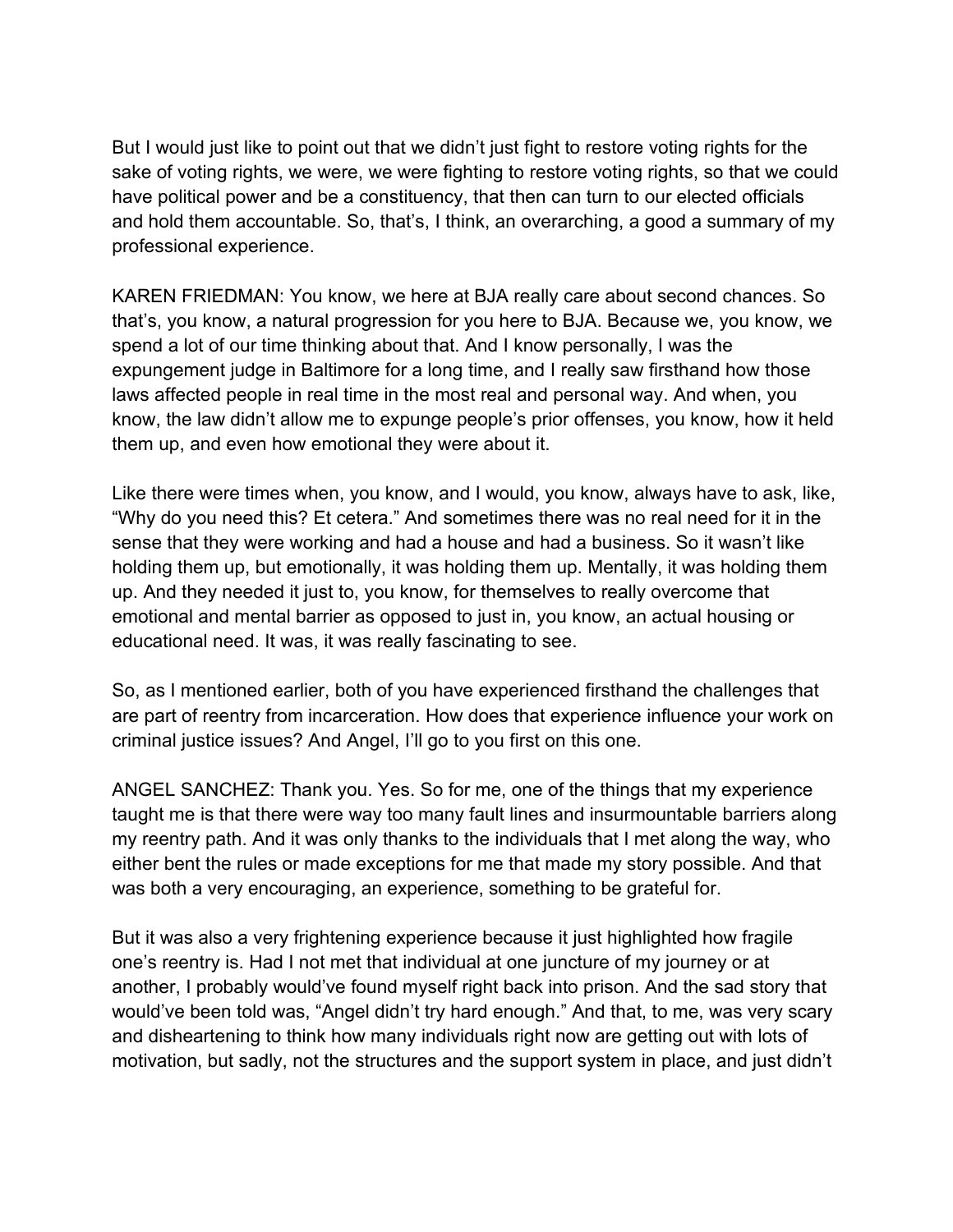have that happenstance chance to run across someone who might have bent the rules, so that they could get to the next chapter in their reentry journey.

And so having seen that firsthand from my personal experience made me want to fight for one, continuing to encourage all those individuals of goodwill to continue being on the lookout for people that are trying hard and are motivated, but more importantly, fighting to change those structures so that we could have successful reintegration not by chance, but structurally in place.

And so it, to me it's a two-headed approach. And I don't dismiss that while we're trying to change the system, we have to figure out ways to be resilient to endure those fault lines, but also not think that chance is enough. We should definitely be fighting to structure the system so that people can have successful reintegration, not by chance, but by design.

KAREN FRIEDMAN: Wow. That answer really blows me away. Because, you know, from my perspective, I was in a position to be that person you're talking about, and it was such an honor for me to be able to do that. And to hear the difference that it made for you is so powerful for me. I, yeah, that really blows me away. Wow. John.

JOHN BAE: Yeah, I mean, so I had a very different reentry experience from the ones that we often hear about, where people are, they're faced with barriers and challenges upon barriers. And, you know, I think that really influenced how I, my work, and how I navigate in the field.

You know, so for one, I returned to New York City, and I think the city itself can be very conducive to supporting successful reentry. Just one example is, like, it has a sprawling subway system. Right? And, like, one thing that I do not have to worry about was transportation, but for others across the country and for those who need cars to get around, but have limitations because of licensing restrictions, it poses a challenge for them. For me, I had family support and a house to live in. And within 60 days of my release, I was re-enrolled in school at a, at a job at a law office. I was working full-time and going to class in the evenings and the weekends, so. And even the school itself that I was attending, so they were focused on the issues that we're talking about, and it provided an environment for me to explore different opportunities and build a network.

So, you know, to sum it all up, like, I walked out those gates and never looked back. But that's not to say that I didn't have challenges, right? And I remember the first house that I applied to on my own, my conviction history was flagged and I had to provide like 60 pages of supporting documentation, right, to demonstrate my rehabilitation. And was denied a part-time job mentoring justice-involved young people. Even when the senior director, like, offered me a position, but the organization that I was applying to, they just didn't understand that this was what the job called for.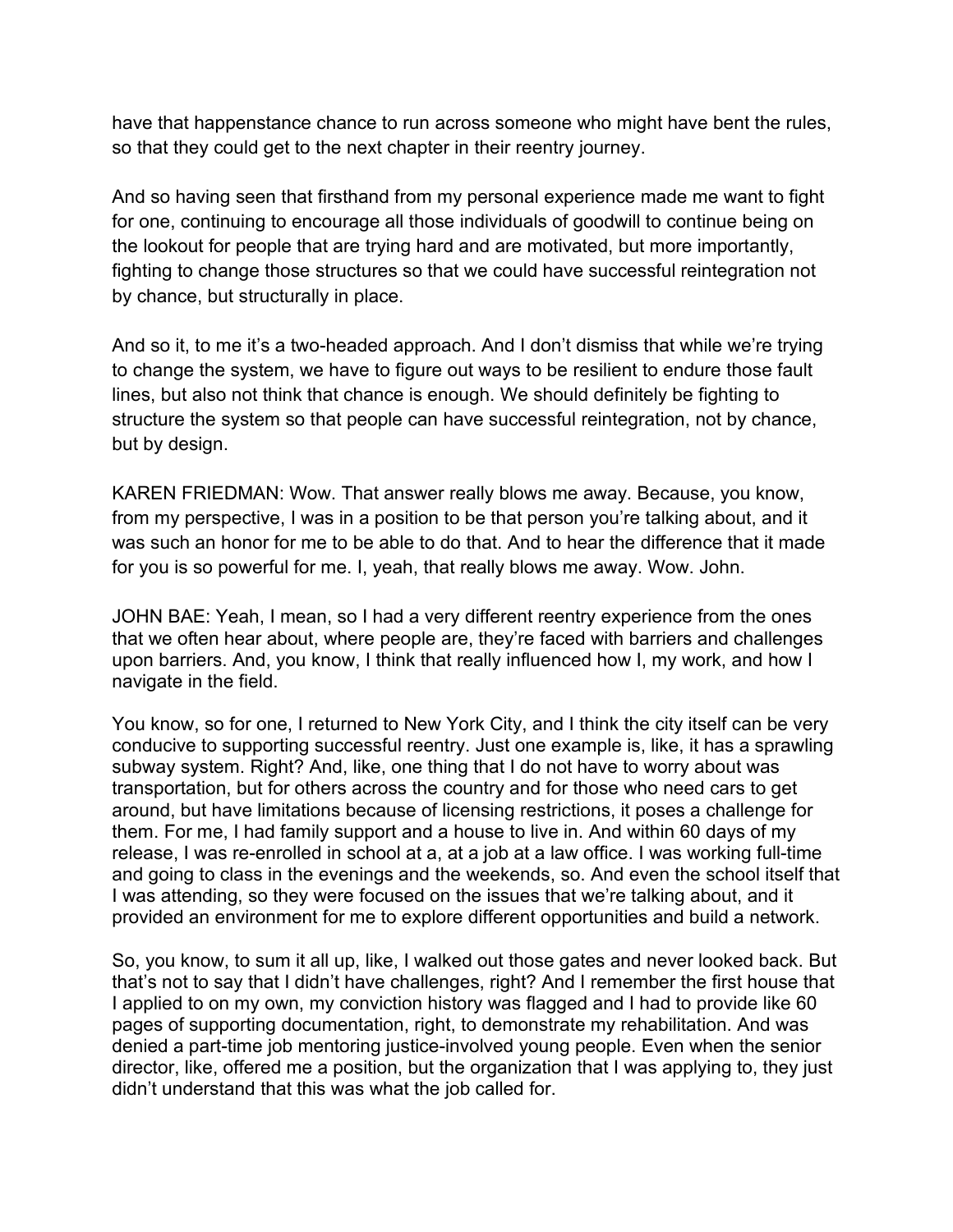So it's like, it's like things like that that I had to overcome, but I recognize how privileged I was. And it's that privilege that influences my work, you know. We just, I, we all just want to live free from the extended chains of our system involvement. But that spills over to every facet of our society once we reenter. And I recognized that I've been more fortunate than most, and I want to make use of the privilege that I've been afforded to help others, so they can have the same opportunities like I did and more.

And I think at the end of the day, I want to create a world where everyone is treated fairly. And one where a person's past does not determine something about their future. I think we've made headway in a lot of areas, but there's still a lot of work to do.

KAREN FRIEDMAN: I want to live in that world with you, John.

JOHN BAE: I'll take you all along.

KAREN FRIEDMAN: Awesome, so eloquently said. Thank you. All right. So let's talk about the complex process of reentry. You know, people come out, and they need to get an education, either an education, like you gentlemen did, college and graduate school, or just an education, vocational training to get a job. Then they need to get a job. They need to find a place to live. They need to get health care. And all these hurdles are hard. All these things are, these steps are hard.

But both of you really have successful careers and advanced degrees. And Angel, it's my understanding that while you were in law school, you published an article in the *Harvard Law Review*. And so my question to you is based on your professional and personal experience, how can we make education more accessible for people who are reentering society?

ANGEL SANCHEZ: Oh, that's a great question, Judge. I would first point out what isn't the obvious and sadly oftentimes is ignored, which is having access to education for people who are "not getting out." Oftentimes we, to, we focus our resources on socalled "the ones that are getting out" to make the most of those resources. But in doing that, what happens is that we deny the individuals who create the culture inside the correctional facilities the opportunity and the advantages of experiencing and understanding the value of education.

And so to have successful reentry and successful access to higher education, I think, first and foremost, it needs to start inside the correctional facilities. In other words, reentry starts the moment you enter a facility, not when you're about to be released from it. I often like to say that I've made the mistake way too many summers, for way too many summers, of trying to get a six-pack right before summer. It never works out. And I think and I believe that if I just do a couple of fast, I don't know…

KAREN FRIEDMAN: Sit ups.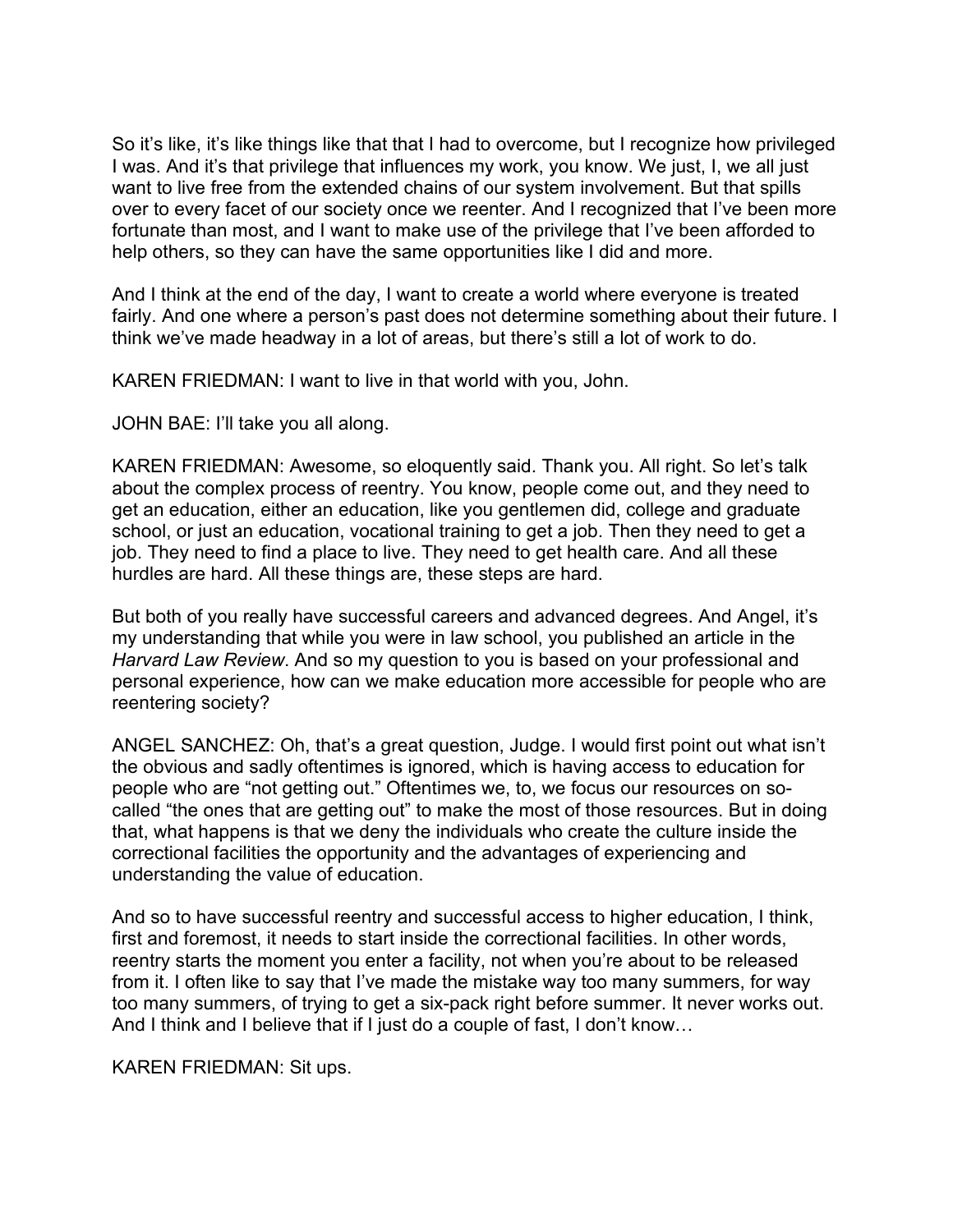ANGEL SANCHEZ: …hacks and sit ups that, and get a couple of supplements that will create the magic and the genie in the bottle give me that six-pack. And the reality is that for me to have, to be fit, this has to be more than just a momentary thing before a certain event. It has to be a culture that is created, developed, and accessible.

So first and foremost, I believe is access to higher ed for individuals who are not getting out. And an education that goes beyond just trade opportunities, which those are also important, but too often the incentives in facilities is to, is to equip individuals with trades that allow them to be, to work in the facility and to manage and maintain the facility, right? So it's a very utilitarian type of approach. And so to me, I think that's the first part of it. And I say this from personal experience.

I went to prison as a teenager with a 30-year sentence. I will later get my convictions vacated and resentenced to 15 years and served 12 years. That just happened to happen by chance. But based on my 30-year sentence, and even on a 12-year sentence that I ultimately ended up serving, I was not eligible for many programs. I went to prison computer illiterate. I went to prison in '99 before the internet and was getting out in 2011 because my sentences got changed. And I essentially, based on the opportunities provided to me, was getting out of prison no different than when I went in.

Assuming that individuals are not learning, and I like to say that everybody is learning something. What they're learning is the difference. And so having access to education for people who are not getting out, like, those that were my mentors and older than me, some of them even associated with gangs or whatnot. They happen to have been imprisoned during a time when Pell Grant was still available for the incarcerated. And so they had a certain value of education and had been exposed to it.

So they gave me, they imparted upon me that same value, shared with me textbooks to be reading, ways to look at the world, different ways to, that at some point when I started realizing it dignified me. It made me feel valuable, and it made me feel more than what this, the legal system had labeled me, which was an irredeemable super predator teenager. And I began seeing myself as a college student, as a 19-year-old sitting in a prison compound.

And so I'll start with what isn't the obvious, which is access to education for the ones that are not getting out, because they are the culture carriers that influence what those who are getting out ultimately value while they're incarcerated.

KAREN FRIEDMAN: Wow. That is so interesting. That is really interesting. I never, I never really thought of it like that. Thank you for sharing that. John, you earned your master's degree from John Jay School of Criminal Justice. And you're also working on housing and education issues. What are the issues related to housing or education that concern you the most?

JOHN BAE: Wow, I mean, I can go so many different ways with this. But I think I want to touch on a point that Angel made earlier, and it's around the stigma and the narrative.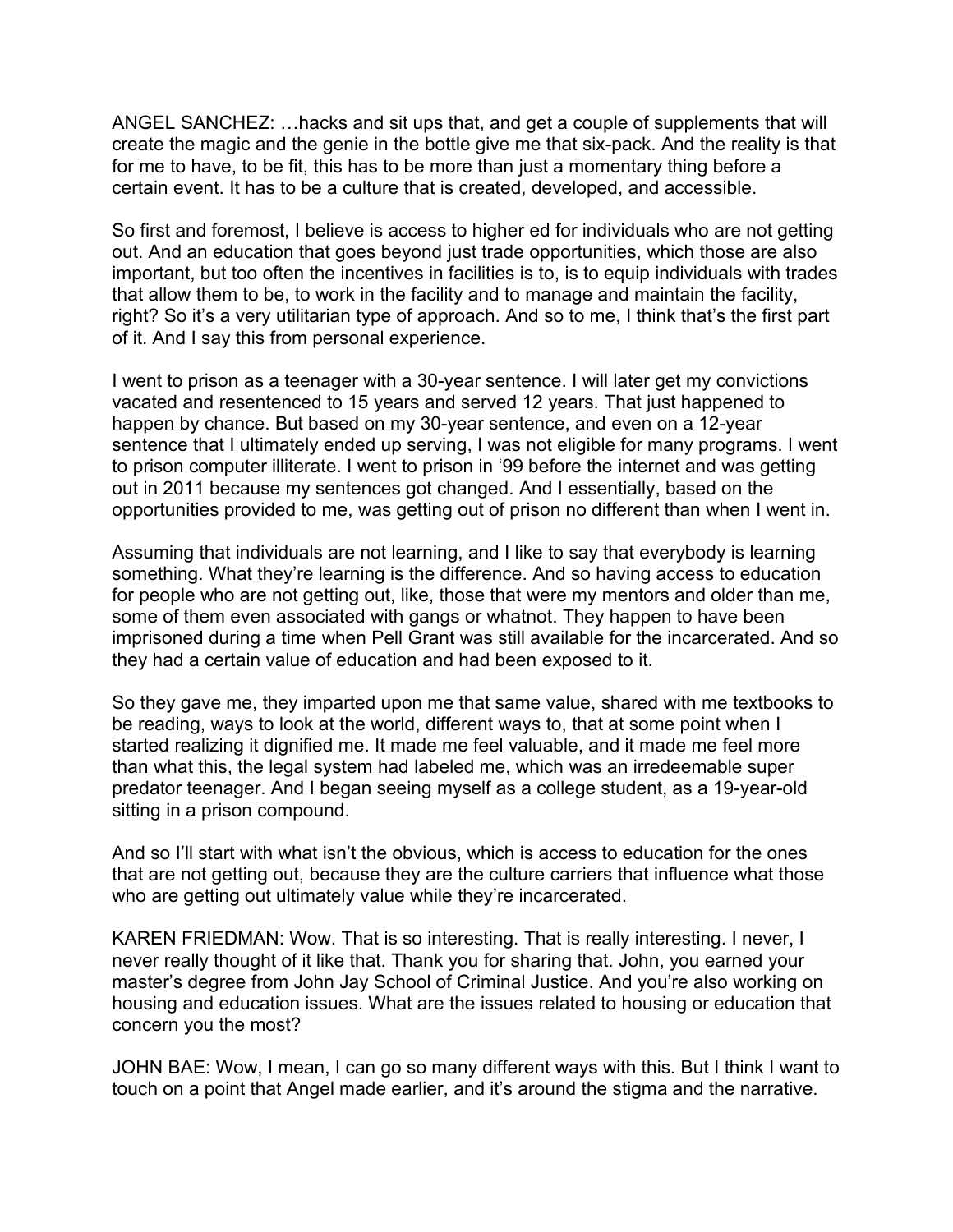So, you know, what's most concerning to me, it's like, it's a narrative around people who have been involved with the criminal legal system, as that narrative underpins many of the policies that pose barriers to housing, education, employment, and other needs.

So there's this notion that once someone engages in criminal behavior, they will always continue to, continue to do so, and that people with system involvement are more dangerous and scarier than people who may not have any contact. So this narrative and the debate about people being less deserving of needs and supports because of their conviction history fuels and have fueled policies, blanket policies that limits access to housing, employment, education.

I mean, the list goes on and on, and we can dissect the tens of thousands of collateral consequences of conviction histories. But studies have shown repeatedly, and I'll pull one from 2014 that examined the Bureau of Justice Statistics' data, that following incarceration most people never return back to prison. Even recent studies have shown that success in the community after incarceration is a more likely outcome. But still, we create these self-fulfilling prophecies by promoting these narratives and building policies around it.

I'll give you an example, the "not in my backyard" attitude and restrictive housing policies cause housing insecurity for some and may push others to live on the street. Formerly incarcerated people are 10 times more likely to be homeless than the general public. And homeless people are 11 times more likely to have contact with the criminal legal system than people who are housed. I mean, these data points point to the cyclical relationship between housing insecurity and criminal legal system involvement.

But I don't want to dismiss people's concerns. And I recognize that individuals have worries that can be shaped often by their own experiences. But the point here is this: People with system involvement, we're not a monolith, and we need to have nuanced conversations when thinking about policy and practice. And not one, and I don't want this to be taken the wrong way, not one about who is more or less scary, but thinking about who may need more support and interventions to thrive in the community and how we, as a society, can embrace and help these folks, not just shun them out.

KAREN FRIEDMAN: Love that. I love that. Thank you, John. Angel I know that even though you're a lawyer now and have this, you know, great career going, I know that you still have contact personally with the criminal justice system. And I want to know if you'd be willing to share with our audience, your personal situation that's occurring in your family as we speak.

ANGEL SANCHEZ: Yeah. You know what, thank you for that question, Judge. And before I even answer it because here's a real-time example of the kind of insecurities of returning individuals live with. I just graduated from law school in 2020, passed the D.C. Bar, graduated in the top 10 percent of my class. And I'm still right now crazy insecure because you just said I'm a lawyer, and I need to overcorrect and make sure that I'd be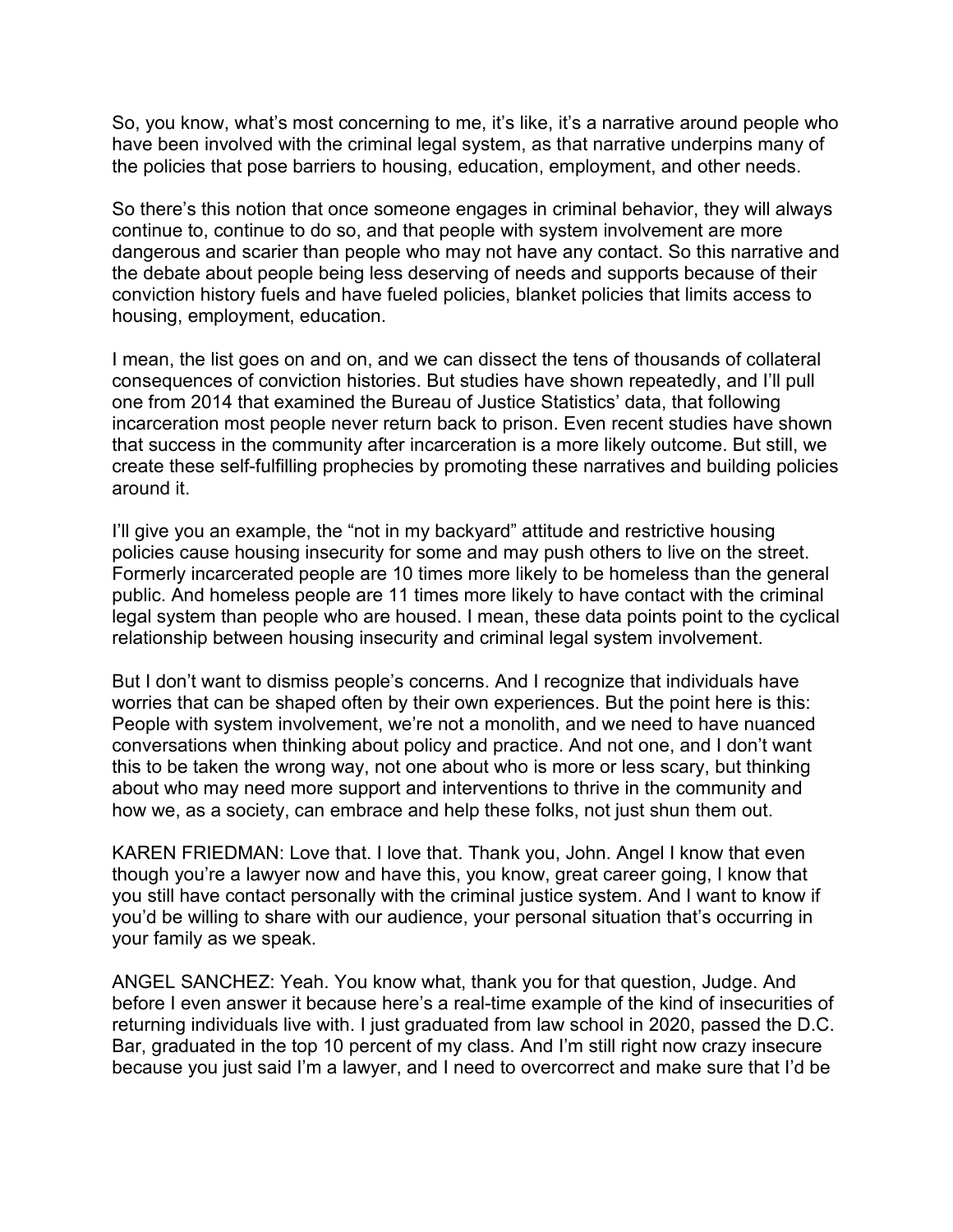twice as good. I haven't gone through character and fitness yet, so I'm not an attorney yet.

And the last thing I wanted for someone to say, "You see, you can't be trusted. You put yourself out as to be a lawyer because someone said you were a lawyer and you didn't correct them." And I'm afraid that that would later come to haunt me when in all, for all intents and purposes, I think I'm doing everything the right way. So. anyways, I, that was a long way of saying, "Let me correct. I am not a practicing attorney yet."

KAREN FRIEDMAN: Okay. My apologies.

ANGEL SANCHEZ: I'm still waiting.

KAREN FRIEDMAN: My apologies.

ANGEL SANCHEZ: No worries, but it's the insecurities I live with. I have to be twice as good. And so to talk…

KAREN FRIEDMAN: Well, welcome to the, at least welcome to the Order of the Coif club.

ANGEL SANCHEZ: Yes, I did…

KAREN FRIEDMAN: Right?

ANGEL SANCHEZ: …get accepted.

KAREN FRIEDMAN: Graduate in it's…

ANGEL SANCHEZ: Did get that distinction.

KAREN FRIEDMAN: I am proud to say I'm in that club, as well. It's a very exclusive club, so welcome.

ANGEL SANCHEZ: That's so cool. Well, I'm in this club representing all prison GED students and community college students.

So, but to answer the question that you posed, which I think it's a good opportunity to share it because oftentimes I would forget to even share it myself. It's me right now helping and being right now on the sidelines of my own sister's reentry. And my sister is a single mother of three children. Like myself, she was in and out of jail from a young age. And like me, her last, during her last arrest and incarceration, she said, "Brother, I'm going to do what you did. I'm going to just go into a homeless shelter, and I'm going to try to figure it out from there."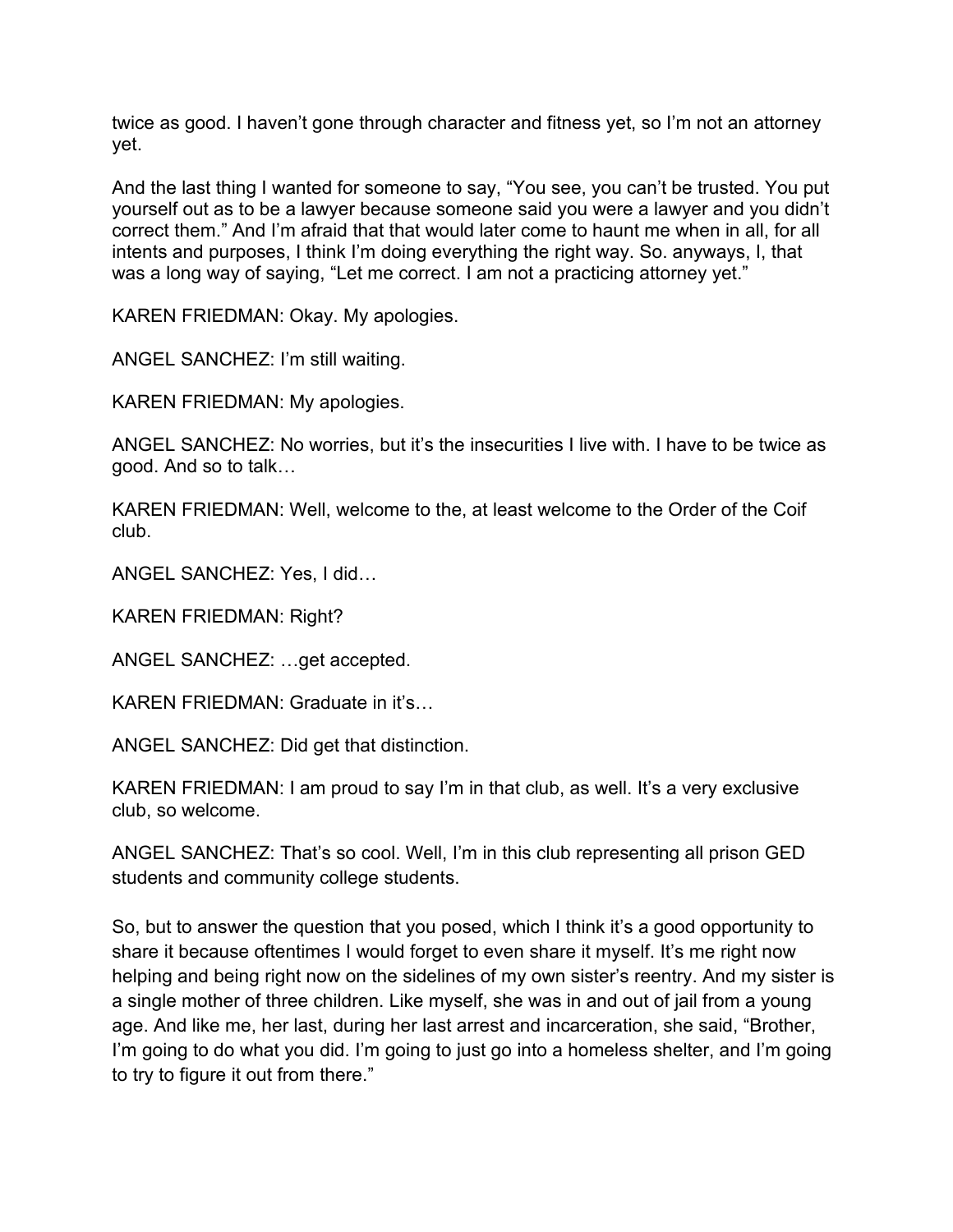And I just happened to be fortunate enough that I was in the same city she was being released to. So I was able to help her in her reentry. And then witnessed all the barriers she's encountering as a single mother. I hate to, I will share it because it needs to be shared. I think that's more of her story to share, but I would just say that she was on the threads of being evicted just a month ago with three kids. And the sad reality is that I happen to have enough privilege right now to fill that gap. And I honestly don't believe that I'm among the social class that has more to give, but nonetheless, this is someone close to me.

So I was helping my sister, my family, to ensure that my local community has a better outcome with a mother who's not back into a homeless status or in any precarious status. And I think that's important to highlight because while I was incarcerated, it dawned on me, like my last years of incarceration since we're talking about reentry. Reentry, like I mentioned, started many years for me before I got out, and it was selfeducating in prison, trying to figure out a way that if I ever got out how could I be successful upon release and go to college and pursue this prison-to-law-school journey that I had in mind.

And what I quickly found was, not only was the carceral system, the facilities, the probation I would have afterwards, not in place to support this journey and this dream, but in many respects was antagonistic to it, was a barrier to it.

And I'll just give you a simple example. About four years before getting out of prison for my release date, I'm shipped away 10 hours away from my family. Naturally, ties are going to be severed. Maintaining familial relations are going to be harder. And so I was shipped away. Meanwhile, I had an undocumented mother who has been battling drug addictions, scraping up whatever money she had and before she would go and get herself a fix with her drug addiction, she would first purchase a book that I had asked her to order for me, and put enough money so that I could have one phone call a week for me to be able to call.

And what's the irony in this is that the Department of Corrections is getting hundreds of millions of dollars in budget to ensure that I am released better than when I went in, that I have, hopefully, a successful reentry. And yet, I was being torn from my family through the Department of Corrections. And yet the person who has no means to support my reentry was the one that was doing it, a below-poverty-line mother on her own, battling her own demons and her own struggles. And she was purchasing the books and paying for the phone calls that helped me continue in my reentry aspirations, and in my dreams, and in my preparation for the day that I did get out.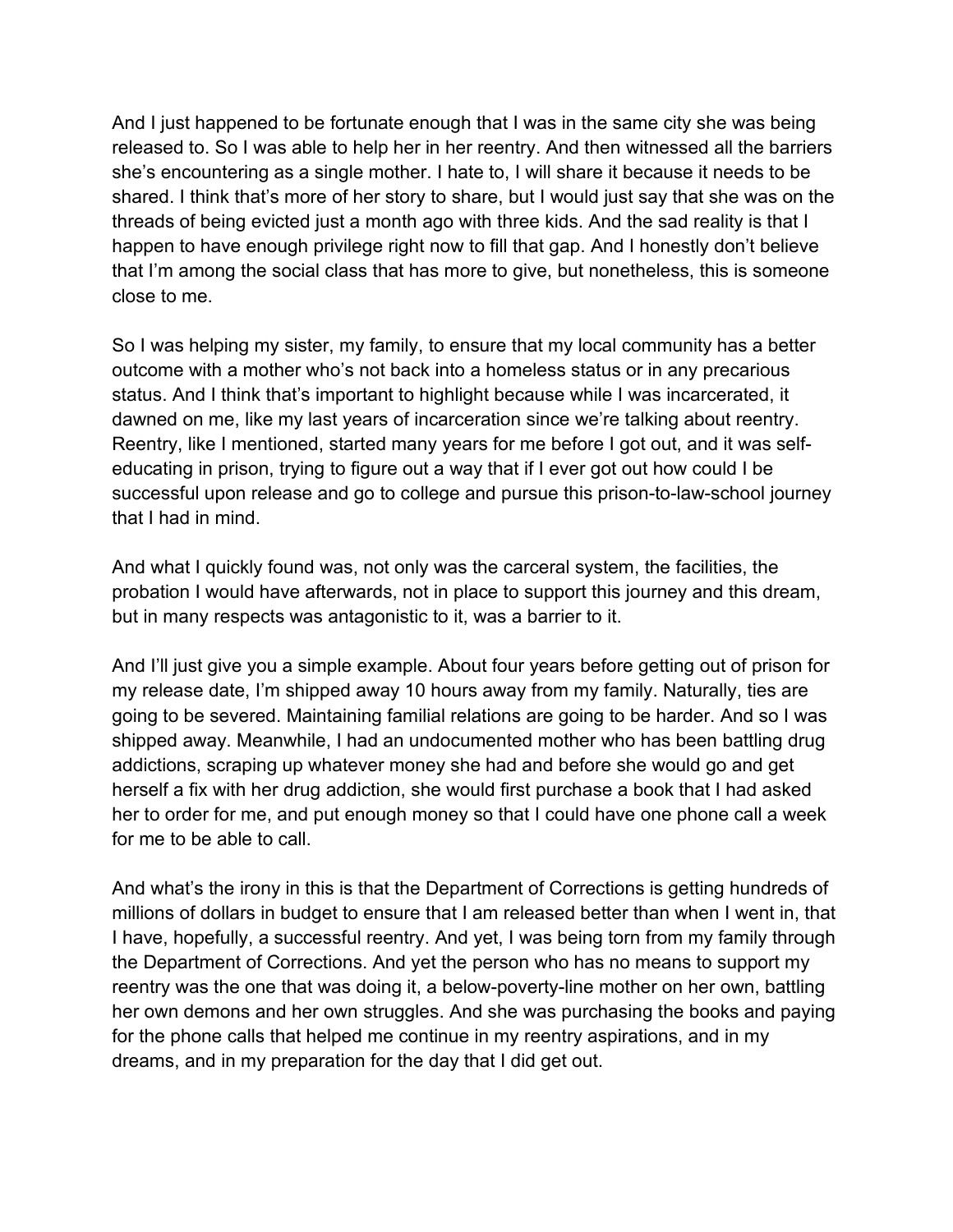So that's an example where sadly, too often, there is a social tax that's put upon the community that ultimately experiences the impacts of the legal system. So thank you for giving me an opportunity to share that. And witnessing that also reminds me of how good I had it. John talks about how privileged he was getting out, and maybe I have more struggles than him. But the reality is I feel so much more privileged getting out of prison than my sister. I could not imagine having been this successful being a single parent with three kids.

KAREN FRIEDMAN: Yeah. Yeah. Yeah.

ANGEL SANCHEZ: And there's no resources oftentimes in place to help returning mothers.

KAREN FRIEDMAN: Yeah, no, I agree. I saw that first-hand as well, that it was always more of a struggle to find community resources for women with children. And that's a huge gap in service that I think that we do need to address and that the BJA is very aware of and wants to do something about. So, and thank you for highlighting that and thank you for sharing your personal story. It's really, really powerful, and what a mom. Okay, you know, that's the power of a mom. You know, even a struggling mom, the power of a mom is always a tremendous, tremendous thing.

You know, part of the reason that BJA sponsors the Second Chance Fellows Program is so we really can learn from you. And this may be a tough question, but based on your personal and professional experience, if you could eliminate one barrier if I gave you a magic wand and you can eliminate one barrier that impedes reentry for people leaving prison or jail, what would that be and why? And I will throw that to John first.

JOHN BAE: I hope that's a really big wand. You know, I touched on this a little before, but I'll start with housing barriers. Housing is a foundation for other supports. Supports and needs such as employment, education, reconnecting with family, improving physical and mental health. And if people do not have to worry about where they will rest their head at night, then they can focus on other needs. And these improved outcomes both for the individual, right, and living conditions matter to, not just that person and their family, but the entire community. And when people who are in reentry return to their communities, when they have homes, the individual success, it helps the community strengthen and public safety is improved.

KAREN FRIEDMAN: A hundred percent. Yeah, I mean, it's interesting that you picked housing. You know, what I would see first-hand as a judge is that need for the mailing address became so critical. So, you know, if someone applies for a state ID card, right?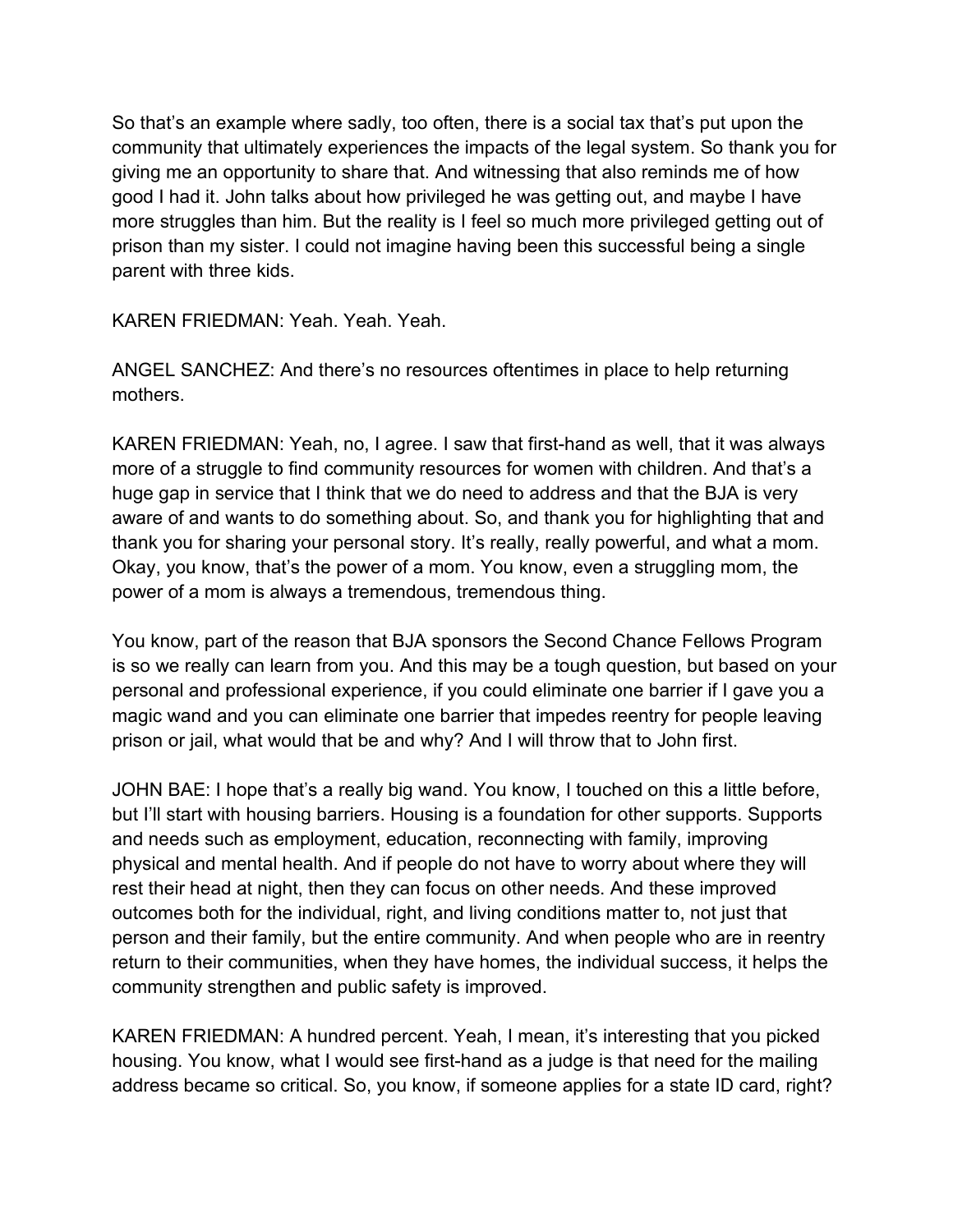And they need a state ID card to get any job. Or you have the issue that, you know, parole and probation requires you to have an address. And if you don't, you know, if you're constantly bouncing around to new addresses, and you don't have an address to give them, that becomes a technical violation. And you could be thrown back in jail because you don't have an address to give them. So I totally, I totally hear what you're saying, John.

JOHN BAE: Yeah, I mean, all those scenarios…

KAREN FRIEDMAN: Go, sorry. Go ahead, John.

JOHN BAE: No, I was just going to say like all those scenarios that you provided, I mean, it just points to why housing is such an important need and kind of built a foundation for all those other things.

KAREN FRIEDMAN: Yeah, yeah. Angel, where's your wand taking us?

ANGEL SANCHEZ: Yeah, I, and I understand the sentiment of the question. It's such an American question, though. It's, like, what is the app that will fix this problem? And can I just put it in the microwave for 90 seconds? I can't wait that much longer for it to roast. And…

JOHN BAE: So right.

ANGEL SANCHEZ: But I get it. I'm going to try to give it a shot. So, I will first say that whatever I do point out, I, for those who are listening, I want to make sure that it doesn't imply that every other barrier is that much more less significant in addressing. And so sometimes, you know, I don't want that implication to come out. And I'm probably going to get a little meta with it. I'm going to say that the most important barrier if I had to pick one is to remove the stigma that the justice-impacted individual lives with.

Because, let's be clear, the reason that housing is hard is because of the stigmas in place that have turned into policies that legitimize the exclusion of those individuals. The reason that employment is hard is because of the stigmas in place that have legitimized the exclusion of individuals. The reason many things are hard is because there are sometimes, and most of them are myths, sadly. And so we talked about how successful John and I are, but if I'm being candid with you, I fell in love with learning the law and pursuing the legal education when I was a teenager in prison trying to learn how to fight my own case. But the truth is that for most of us, what we're pursuing is just things that offset the stigma.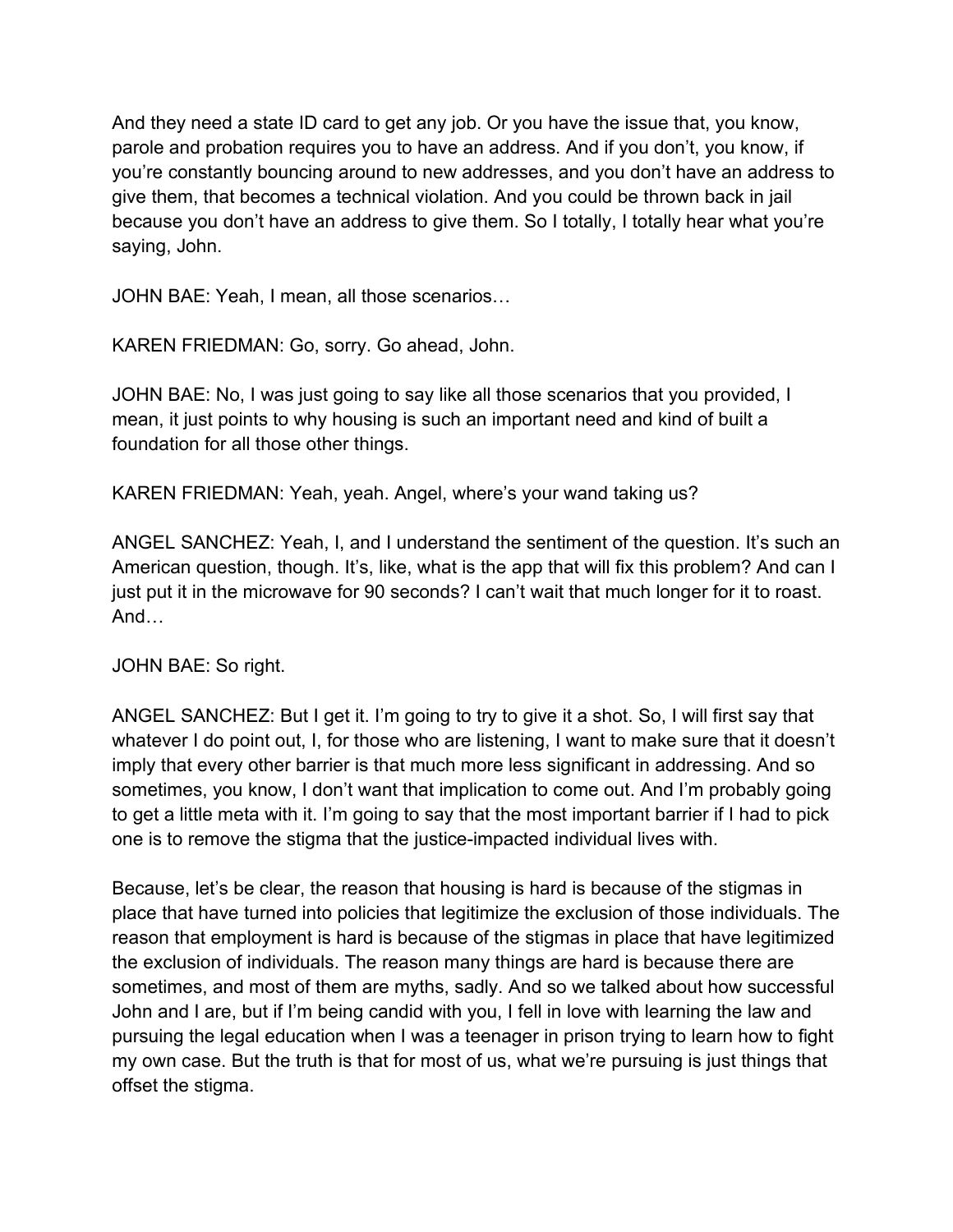So whenever someone, I have had close friends of mine introduce me to someone and when they, when the conversation turns into and I share out, "Yeah, unfortunately, I was born in Miami but I grew up in prison. I turned 18, 21, 24, a lot of formative years happened in prison." Immediately my friends turn around and say, "And he just graduated from law school." Right? They want to highlight the offsetting, destigmatizer, if you will. And so most of the work we're doing is to offset the stigma, to remove the stigma.

And today, we have one of the remaining remnants of things that for any other population it would be considered unconstitutional treatment. It's legalized and permitted for those who are branded with the scarlet letter of, not only a conviction, a mere arrest is enough, right? And then it creates this false myth that those who have criminally been convicted are the evildoers, and those who are not criminally convicted are the good people. And we know that humans are more complex than that. Those who have never been convicted, oftentimes guards, proudly say, "It's only because I didn't get caught." Right?

And many times, individuals who have been convicted are oftentimes individuals who have restored harm they've done and are some of the greatest leading individuals in their families, in their jobs, and maybe in their communities, but very rarely are they either highlighted or given an opportunity to do so. So removing the stigma that, in part, we're all, including myself, guilty for perpetuating including media narratives, romanticizing certain things. So I will say that. I hope I didn't dodge the question too much, but that's my American answer…

KAREN FRIEDMAN: No.

ANGEL SANCHEZ: …for an American question.

KAREN FRIEDMAN: Yeah. I was, I was about to say, well, this American thinks that's a great use of the wand. So thank you for that. Anyway, gentlemen, I have thoroughly, yeah, I was, I was just doing it.

Okay, well, John, Angel, I thoroughly, thoroughly enjoyed this conversation. I learned so much from both of you. I so appreciate your time. I appreciate your candor. I appreciate all the work that you are doing. And I'm so thrilled that you are in the BJA family because now I'm related to you and I love that.